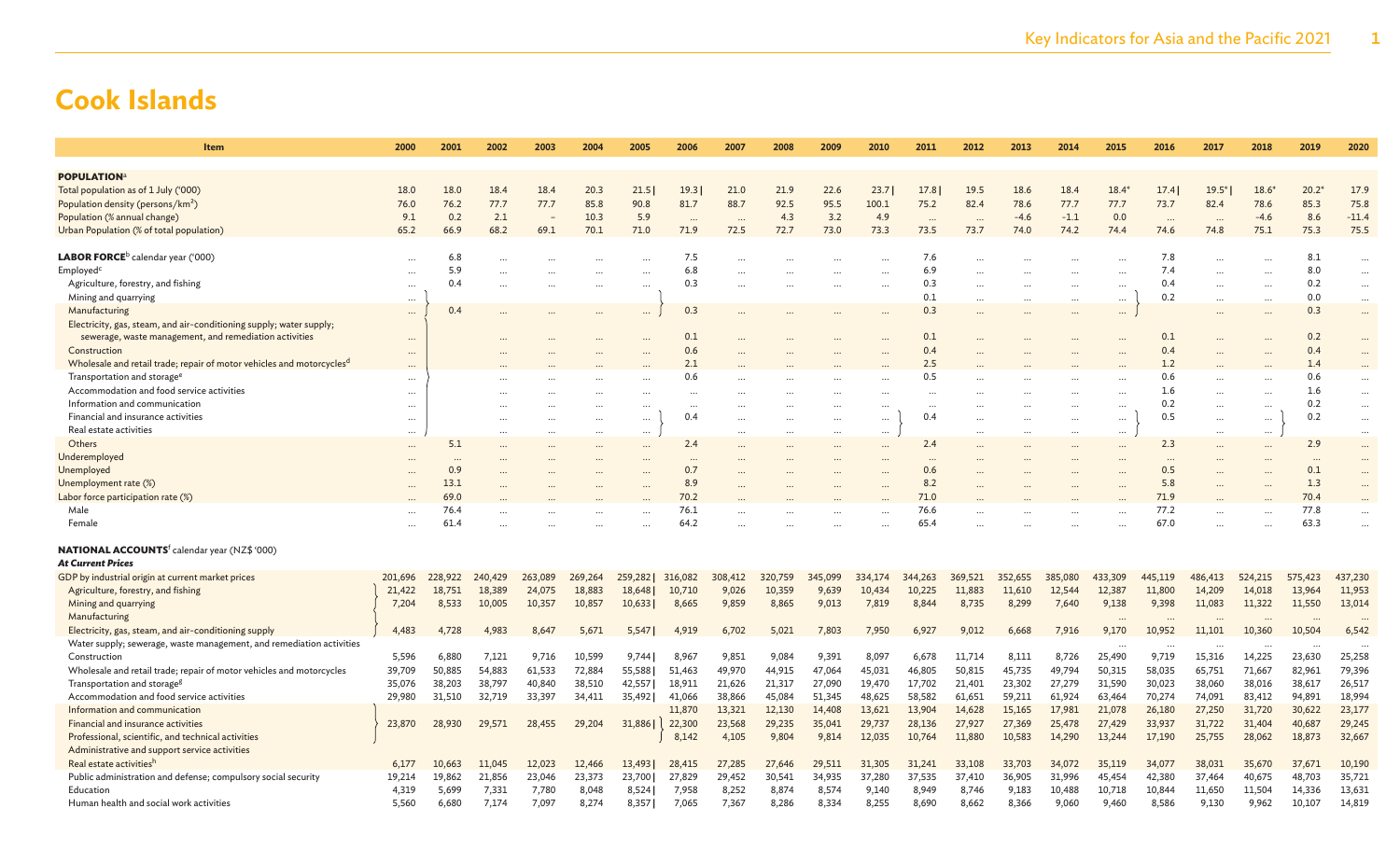| <b>Item</b>                                                                                    | 2000            | 2001            | 2002            | 2003             | 2004             | 2005            | 2006            | 2007             | 2008             | 2009             | 2010            | 2011             | 2012             | 2013            | 2014            | 2015             | 2016            | 2017             | 2018             | 2019             | 2020             |
|------------------------------------------------------------------------------------------------|-----------------|-----------------|-----------------|------------------|------------------|-----------------|-----------------|------------------|------------------|------------------|-----------------|------------------|------------------|-----------------|-----------------|------------------|-----------------|------------------|------------------|------------------|------------------|
|                                                                                                |                 |                 |                 |                  |                  |                 |                 |                  |                  |                  |                 |                  |                  |                 |                 |                  |                 |                  |                  |                  |                  |
| Arts, entertainment, and recreation<br>Other service activities                                | 3,696<br>1.557  | 3,716<br>1.880  | 3,613<br>1.853  | 3,591<br>2.581   | 3,697<br>3,167   | 3,875<br>2,707  | 3,732<br>12,477 | 3,257<br>12,187  | 2.840<br>11,517  | 2,860<br>11.031  | 3,091<br>11,867 | 4,187<br>12.364  | 3,470<br>11.251  | 2.944<br>12,801 | 3,651<br>15,421 | 3,672<br>18,375  | 3,585<br>19.642 | 3,655<br>19,975  | 3,665<br>23,524  | 4,778<br>30,671  | 2,105<br>29,093  |
| Activities of households as employers; undifferentiated goods- and                             |                 |                 |                 |                  |                  |                 |                 |                  |                  |                  |                 |                  |                  |                 |                 |                  |                 |                  |                  |                  |                  |
| services-producing activities of households for own use                                        |                 |                 |                 |                  |                  |                 |                 |                  |                  |                  |                 |                  |                  |                 |                 |                  |                 |                  |                  |                  |                  |
| Activities of extraterritorial organizations and bodies                                        |                 |                 |                 |                  |                  |                 |                 |                  |                  |                  |                 |                  |                  |                 |                 |                  |                 |                  |                  |                  |                  |
| Taxes on products                                                                              |                 |                 |                 |                  |                  |                 | 51,196          | 43,509           | 51,583           | 47,315           | 46.537          | 47.740           | 49.942           | 50,133          | 60,325          | 60.020           | 69,910          | 74,023           | 84,999           | 86,981           | 85,727           |
| Less: Financial intermediation services indirectly measured                                    | 6,168           | 7,999           | 8,909           | 10,049           | 10,778           | 11,469          | 9,603           | 9,790            | 16,342           | 18,068           | 16,118          | 15,010           | 12,715           | 17,433          | 13,506          | 12,815           | 21,413          | 21,854           | 19,990           | 24,123           | 20,819           |
| Net factor income from abroad                                                                  |                 |                 |                 |                  |                  | $\cdots$        |                 |                  |                  |                  |                 |                  |                  |                 |                 |                  |                 |                  |                  |                  |                  |
| GNI                                                                                            |                 |                 |                 |                  |                  |                 |                 |                  |                  |                  |                 |                  |                  |                 |                 |                  |                 |                  |                  |                  |                  |
| <b>Structure of Output<sup>i</sup></b> (% of GDP at current basic prices)                      |                 |                 |                 |                  |                  |                 |                 |                  |                  |                  |                 |                  |                  |                 |                 |                  |                 |                  |                  |                  |                  |
| Agriculture                                                                                    | 10.3            | 7.9             | 7.4             | 8.8              | 6.7              | 6.9             | 3.9             | 3.3              | 3.6              | 3.1              | 3.4             | 3.3              | 3.6              | 3.6             | 3.7             | 3.2              | 3.0             | 3.3              | 3.1              | 2.7              | 3.2              |
| Industry                                                                                       | 8.3             | 8.5             | 8.9             | 10.5             | 9.7              | 9.6             | 8.2             | 9.6              | 8.0              | 8.3              | 7.9             | 7.2              | 8.9              | 7.2             | 7.2             | 11.3             | 7.6             | 8.6              | 7.8              | 8.9              | 12.0             |
| <b>Services</b>                                                                                | 81.4            | 83.6            | 83.8            | 80.7             | 83.6             | 83.5            | 87.9            | 87.1             | 88.3             | 88.7             | 88.7            | 89.5             | 87.6             | 89.2            | 89.1            | 85.4             | 89.4            | 88.1             | 89.1             | 88.4             | 84.8             |
|                                                                                                |                 |                 |                 |                  |                  |                 |                 |                  |                  |                  |                 |                  |                  |                 |                 |                  |                 |                  |                  |                  |                  |
| <b>At Constant Prices</b>                                                                      |                 |                 |                 |                  |                  |                 |                 |                  |                  |                  |                 |                  |                  |                 |                 |                  |                 |                  |                  |                  |                  |
| GDP by industrial origin at 2006   2016 market prices                                          | 246,081         | 255,186         | 261,774         | 273,046          | 279,056          | 275,875         | 391,304         | 398,404          | 393,467          | 392,673          | 373,297         | 376,386          | 379,060          | 380,681         | 401,233         | 424,303          | 445,151         | 487.498          | 515,107          | 539,709          | 460,691          |
| Agriculture, forestry, and fishing                                                             | 23,910          | 19.596          | 19,080          | 22,922           | 18,398           | 17.759          | 13,672          | 12,998           | 12,674           | 12,828           | 12,875          | 12,659           | 12,997           | 12,617          | 12,445          | 12,177           | 11,800          | 12,178           | 11,868           | 11,512           | 10,853           |
| Mining and quarrying                                                                           | 9,572           | 9,898           | 10,312          | 10,693           | 11,483           | 11,186          | 9,347           | 9,246            | 9,638            | 9,850            | 9,160           | 8,847            | 9,048            | 8,915           | 8,622           | 8,835            | 9,398           | 10,413           | 11,599           | 11,946           | 8,156            |
| Manufacturing                                                                                  |                 |                 |                 |                  |                  |                 |                 |                  |                  |                  |                 |                  |                  |                 |                 |                  |                 |                  |                  |                  |                  |
| Electricity, gas, steam, and air-conditioning supply                                           | 4.106           | 4.295           | 4.608           | 4.841            | 4.947            | 4.968           | 10,849          | 11,416           | 11.232           | 10,881           | 11,142          | 11.065           | 10.837           | 10,727          | 10,516          | 9.602            | 10.952          | 11,898           | 13,380           | 13.388           | 7,816            |
| Water supply; sewerage, waste management, and remediation activities                           |                 |                 |                 |                  |                  |                 |                 |                  |                  |                  |                 |                  |                  |                 |                 |                  |                 |                  |                  |                  |                  |
| Construction<br>Wholesale and retail trade; repair of motor vehicles and motorcycles           | 7,028<br>47,949 | 8,060<br>51,165 | 7,978<br>50,786 | 10,194<br>56,505 | 10,797<br>66,872 | 9.354<br>61,604 | 9,472<br>60,427 | 10,272<br>61,743 | 9.672<br>59,740  | 10.332<br>52,347 | 7,999<br>51,885 | 13,718<br>51,437 | 14,007<br>52,101 | 8,577<br>51,639 | 8.571<br>56,082 | 16,311<br>56,441 | 9,719<br>58,035 | 13,495<br>61,382 | 13,351<br>68,332 | 17,012<br>68,722 | 13,371<br>59,966 |
| Transportation and storage                                                                     | 40,014          | 44,596          | 44,353          | 45,215           | 41,134           | 43,794          | 22,959          | 26,604           | 24,187           | 31,107           | 23,757          | 21,143           | 23,132           | 24,308          | 25,599          | 27,259           | 30,023          | 35,757           | 34,822           | 40,249           | 31,986           |
| Accommodation and food service activities <sup>k</sup>                                         | 34,873          | 34,074          | 38,575          | 37,389           | 40,554           | 38,975          | 40,853          | 41,960           | 38,909           | 43,444           | 42,210          | 44,888           | 45,511           | 52,449          | 55,516          | 57,045           | 70,272          | 77,317           | 81,591           | 94,186           | 25,676           |
| Information and communication                                                                  |                 |                 |                 |                  |                  |                 | 12,582          | 14,030           | 13,966           | 15,338           | 15,327          | 15,564           | 16,458           | 17,046          | 18,558          | 21,961           | 26,180          | 24,125           | 30,716           | 28,797           | 23,970           |
| Financial and insurance activities                                                             | 30,585          | 33,183          | 33.091          | 31,742           | 31,295           | 32.621          | 28,375          | 26,043           | 35,753           | 45,244           | 37,898          | 38,488           | 35,495           | 32,299          | 24,384          | 23,769           | 34,301          | 32,310           | 25,580           | 30,308           | 32,111           |
| Professional, scientific, and technical activities                                             |                 |                 |                 |                  |                  |                 | 13,987          | 14,896           | 13,955           | 14,026           | 14,480          | 14,049           | 12,844           | 13,550          | 16,968          | 14,743           | 17,190          | 25,465           | 31,905           | 21,310           | 27,951           |
| Administrative and support service activities                                                  |                 |                 |                 |                  |                  |                 |                 |                  |                  |                  |                 |                  |                  |                 |                 |                  |                 |                  |                  |                  |                  |
| Real estate activitiesh                                                                        | 15,763          | 15,670          | 15,549          | 15,465           | 15,412           | 15,385          | 34,667          | 34,566           | 33,149           | 33,505           | 33,850          | 33,742           | 33,671           | 33,688          | 33,649          | 33,857           | 34,077          | 34,432           | 33,745           | 35,031           | 94,101           |
| Public administration and defense; compulsory social security                                  | 20,505          | 22,824          | 25,720          | 25,902           | 25,736           | 28,229          | 46,412          | 43,820           | 44,984           | 42,824           | 40,530          | 39,029           | 39,203           | 40,617          | 41,595          | 42,171           | 42,380          | 43,428           | 39,793           | 46,890           | 38,141           |
| Education                                                                                      | 5,216           | 6,313           | 7,412           | 7,726            | 7,938            | 8,443           | 6,571           | 7,149            | 7,502            | 7,559            | 7,810           | 7,623            | 7,257            | 7,741           | 8,738           | 9,444            | 10,844          | 11,683           | 11,052           | 13,720           | 13,088           |
| Human health and social work activities                                                        | 6,715           | 7,398           | 6,554           | 7,095            | 7,908            | 7,932           | 8,643           | 8,252            | 8,593            | 9,010            | 8,630           | 8,559            | 8,652            | 8,654           | 8,661           | 8,597            | 8,586           | 8,202            | 9,415            | 9,795            | 10,395           |
| Arts, entertainment, and recreation                                                            | 4,464           | 4,116           | 3,599           | 3,657            | 3,756            | 3,898           | 3,655           | 3,645            | 3,410            | 3,701            | 3,796           | 3,930            | 3,526            | 3,197           | 3,488           | 3,783            | 3,585           | 3,778            | 4,595            | 4,115            | 2,338            |
| Other service activities<br>Activities of households as employers; undifferentiated goods- and | 1,881           | 2,083           | 3,232           | 3,388            | 4,136            | 3,210           | 13,457          | 13,968           | 15,197           | 14.798           | 14,627          | 13,153           | 13.314           | 13,579          | 15,437          | 17,031           | 19,642          | 20,550           | 26,342           | 30,064           | 27,449           |
| services-producing activities of households for own use                                        |                 |                 |                 |                  |                  |                 |                 |                  |                  |                  |                 |                  |                  |                 |                 |                  |                 |                  |                  |                  |                  |
| Activities of extraterritorial organizations and bodies                                        |                 |                 |                 |                  |                  |                 |                 |                  |                  |                  |                 |                  |                  |                 |                 |                  |                 |                  |                  |                  |                  |
| Taxes on products                                                                              |                 |                 |                 |                  |                  |                 | 67,320          | 66,532           | 71,862           | 64,361           | 61,703          | 64,326           | 61.371           | 62,782          | 63,132          | 69,718           | 69,910          | 82,399           | 85,228           | 81,658           | 63,429           |
| Less: Financial intermediation services indirectly measured                                    | 6.499           | 8,085           | 9.076           | 9.690            | 11,311           | 11,482          | 11,946          | 8,735            | 20,955           | 28,483           | 24,383          | 25,834           | 20,363           | 21,702          | 10,728          | 8,439            | 21,743          | 21,312           | 18,207           | 18,995           | 30,106           |
| Net factor income from abroad                                                                  |                 |                 |                 |                  |                  |                 |                 |                  |                  |                  |                 |                  |                  |                 |                 |                  |                 |                  |                  |                  |                  |
| <b>GNI</b>                                                                                     |                 |                 |                 |                  |                  |                 |                 |                  |                  |                  |                 |                  |                  |                 |                 |                  |                 |                  |                  |                  |                  |
|                                                                                                |                 |                 |                 |                  |                  |                 |                 |                  |                  |                  |                 |                  |                  |                 |                 |                  |                 |                  |                  |                  |                  |
| <b>Growth of Output</b> (% annual change)<br>GDP                                               |                 | 3.7             | 2.6             | 4.3              | 2.2              | $-1.1$          |                 | 1.8              |                  | $-0.2$           | -4.9            | 0.8              | 0.7              | 0.4             | 5.4             | 5.7              | 4.9             | 9.5              | 5.7              | 4.8              | $-14.6$          |
| Agriculture                                                                                    |                 | $-18.0$         | $-2.6$          | 20.1             | $-19.7$          | $-3.5$          | $\cdots$        | $-4.9$           | $-1.2$<br>$-2.5$ | 1.2              | 0.4             | $-1.7$           | 2.7              | $-2.9$          | $-1.4$          | $-2.2$           | $-3.1$          | 3.2              | $-2.5$           | $-3.0$           | $-5.7$           |
| Industry                                                                                       |                 | 7.5             | 2.9             | 12.4             | 5.8              | $-6.3$          | $\cdots$        | 4.3              | $-1.3$           | 1.7              | $-8.9$          | 18.8             | 0.8              | $-16.7$         | $-1.8$          | 25.4             | $-13.5$         | 19.1             | 7.0              | 10.5             | $-30.7$          |
| Services                                                                                       |                 | 6.5             | 3.4             | 2.3              | 4.6              | $-0.3$          |                 | 1.4              | 0.9              | 4.5              | $-5.8$          | $-1.1$           | $-0.2$           | 2.6             | 3.3             | 2.4              | 12.3            | 6.6              | 5.1              | 6.4              | $-8.5$           |
|                                                                                                |                 |                 |                 |                  |                  |                 |                 |                  |                  |                  |                 |                  |                  |                 |                 |                  |                 |                  |                  |                  |                  |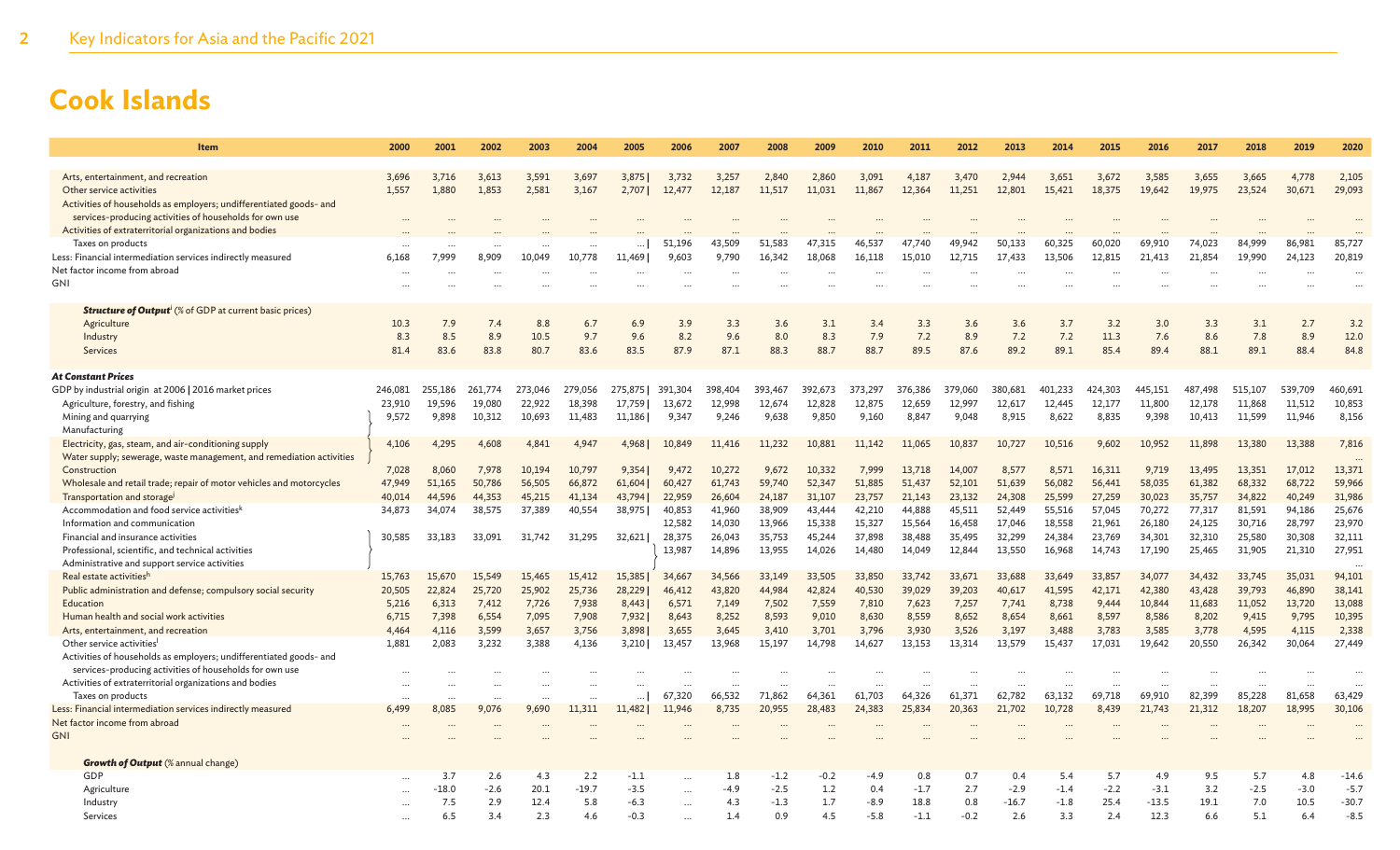| <b>Item</b>                                                                              | 2000            | 2001            | 2002          | 2003          | 2004         | 2005                      | 2006         | 2007             | 2008             | 2009             | 2010          | 2011            | 2012           | 2013            | 2014            | 2015            | 2016            | 2017          | 2018               | 2019               | 2020           |
|------------------------------------------------------------------------------------------|-----------------|-----------------|---------------|---------------|--------------|---------------------------|--------------|------------------|------------------|------------------|---------------|-----------------|----------------|-----------------|-----------------|-----------------|-----------------|---------------|--------------------|--------------------|----------------|
| At Current Market Prices (NZ\$)                                                          |                 |                 |               |               |              |                           |              |                  |                  |                  |               |                 |                |                 |                 |                 |                 |               |                    |                    |                |
| Per capita GDP                                                                           | 11,205          | 12,509          | 13,067        | 14,298        | 13,264       | 12,060                    | 13,281       | 14,686           | 14,647           | 15,270           | 14,100        | 17,837          | 18,950         | 18,960          | 20,928          | 23,549          | 23,063          | 24,944        | 28,184             | 28,486             | 24,426         |
| <b>PRODUCTION INDEX</b> period averages                                                  |                 |                 |               |               |              |                           |              |                  |                  |                  |               |                 |                |                 |                 |                 |                 |               |                    |                    |                |
| Agriculturem; 2014-2016 = 100                                                            | 199.0           | 178.8           | 165.6         | 131.1         | 110.6        | 115.3                     | 120.1        | 117.8            | 117.0            | 110.2            | 107.9         | 105.3           | 103.8          | 107.0           | 104.6           | 102.7           | 92.7            | 85.8          | 81.2               | 79.3               |                |
| <b>ENERGY</b> annual values                                                              |                 |                 |               |               |              |                           |              |                  |                  |                  |               |                 |                |                 |                 |                 |                 |               |                    |                    |                |
| Electricity (kWh million                                                                 |                 |                 |               |               |              |                           |              |                  |                  |                  |               |                 |                |                 |                 |                 |                 |               |                    |                    |                |
| Production                                                                               | 25.0            | 26.0            | 28.0          | 29.1          | 29.8         | 29.9                      | 32.2         | 33.7             | 33.5             | 32.7             | 33.7          | 33.6            | 32.9           | 33.1            | 32.6            | 32.7            | 34.2            | 36.7          | 41.4               | 38.7               |                |
| Consumption                                                                              | $25.0^{\circ}$  | 26.0            | 28.0          | 29.1          | 29.8         | 29.9                      | 32.2         | 33.7             | 33.5             | 32.7             | 33.7          | 33.6            | 32.9           | 33.1            | 32.6            | 32.7            | 34.2            | 36.7          | 41.4               | 38.7               |                |
| <b>PRICE INDEXES</b> period averages: December 2006 = 100   December 2019 = 100          |                 |                 |               |               |              |                           |              |                  |                  |                  |               |                 |                |                 |                 |                 |                 |               |                    |                    |                |
| Consumer (Rarotonga                                                                      | 81.5            | 88.6            | 91.6          | 93.4          | 94.3         | 96.6                      | 99.8         | 82.5             | 86.6             | 90.4             | 91.8          | 94.0            | 96.0           | 97.9            | 98.8            | 99.9            | 99.5            | 99.2          | 99.3               | 99.7               | 100.7          |
| Food and nonalcoholic beverages <sup>n</sup>                                             | 79.8            | 87.3            | 93.3          | 95.7          | 96.6         | 97.6                      | 100.0        | 76.1             | 79.9             | 86.7             | 88.9          | 90.8            | 92.9           | 94.7            | 95.7            | 95.8            | 96.7            | 97.3          | 97.9               | 99.2               | 101.9          |
| Alcoholic beverages, tobacco, and narcotics <sup>o</sup>                                 | 90.7            | 96.5            | 98.1          | 98.3          | 97.7         | 100.0                     | 99.8         | 66.2             | 70.9             | 76.9             | 77.4          | 77.8            | 81.3           | 87.4            | 94.6            | 98.2            | 98.8            | 99.3          | 98.1               | 99.6               | 99.8           |
| Clothing and footwear <sup>p</sup>                                                       | 86.3            | 95.7            | 97.8          | 96.8          | 99.1         | 100.0                     | 100.0        | 75.3             | 73.7             | 73.8             | 75.8          | 77.7            | 80.4           | 82.2            | 85.5            | 86.0            | 88.1            | 87.8          | 92.9               | 95.7               | 101.2          |
| Housing, water, electricity, gas, and other fuelsq                                       | 81.1            | 85.8            | 86.1          | 87.4          | 87.8         | 93.5                      | 98.9         | 75.6             | 85.4             | 86.1             | 90.2          | 96.3            | 101.0          | 102.0           | 102.3           | 102.8           | 101.9           | 101.9         | 99.8               | 100.2              | 101.2          |
| Furnishings, household equipment, and routine household maintenance'                     | 67.2            | 78.6            | 78.9          | 82.3          | 83.7         | 87.8                      | 99.3         | 90.5             | 92.1             | 95.1             | 96.5          | 98.3            | 99.8           | 100.6           | 100.7           | 100.5           | 100.0           | 96.2          | 94.6               | 97.3               | 102.1          |
| Health                                                                                   | $\cdots$        | $\ddotsc$       |               | $\cdots$      | $\ddotsc$    | $\ddotsc$                 | $\cdots$     | 96.7             | 97.1             | 96.4             | 96.2          | 95.8            | 95.9           | 96.0            | 96.1            | 97.7            | 97.9            | 98.1          | 98.3               | 98.8               | 100.6          |
| Transports                                                                               | 83.1            | 91.7            | 92.3          | 93.4          | 95.0         | 98.0                      | 100.7        | 88.1             | 95.0             | 101.2            | 98.0          | 101.4           | 104.2          | 102.8           | 101.6           | 104.5           | 101.3           | 101.9         | 104.7              | 101.8              | 98.4           |
| Communication                                                                            |                 |                 |               |               |              |                           |              | 97.7             | 95.1             | 93.7             | 92.9          | 92.9            | 97.8           | 100.4           | 100.2           | 100.1           | 100.0           | 100.0         | 100.0              | 100.0              | 100.6          |
| Recreation and culture                                                                   |                 |                 |               |               |              |                           |              | 86.9             | 90.2             | 93.6             | 98.1          | 99.0            | 100.4          | 100.1           | 100.1           | 102.4           | 103.0           | 103.8         | 103.4              | 100.8              | 97.2           |
| Education                                                                                |                 |                 |               |               |              |                           | $\cdots$     | 95.1<br>82.3     | 95.6<br>83.0     | 95.6             | 95.6<br>87.6  | 95.6<br>88.3    | 95.6<br>92.3   | 96.2<br>93.3    | 99.0<br>95.9    | 100.0<br>97.3   | 100.0<br>97.3   | 100.0<br>96.4 | 100.0              | 100.0<br>98.8      | 99.6           |
| <b>Restaurants and hotels</b>                                                            |                 |                 | 92.7          | 97.5          |              | 69.2                      |              |                  |                  | 85.9<br>97.1     | 99.4          |                 | 99.9           |                 |                 |                 | 100.0           |               | 96.8               | 100.4              | 101.1<br>101.9 |
| Miscellaneous goods and services <sup>t</sup><br>Implicit GDP deflator 2006   2016 = 100 | 81.6<br>82.8    | 85.1<br>90.3    | 91.8          | 96.4          | 98.8<br>96.5 | 94.0                      | 99.4<br>80.8 | 95.9<br>77.4     | 95.3<br>81.5     | 87.9             | 89.5          | 100.0<br>91.5   | 97.5           | 100.7<br>92.6   | 100.9<br>96.0   | 100.8<br>102.1  | 100.0           | 99.4<br>99.8  | 100.2<br>101.8     | 106.6              | 94.9           |
|                                                                                          |                 |                 |               |               |              |                           |              |                  |                  |                  |               |                 |                |                 |                 |                 |                 |               |                    |                    |                |
| <b>Price Indexes</b> (% annual change)                                                   |                 |                 |               |               |              |                           |              |                  |                  |                  |               |                 |                |                 |                 |                 |                 |               |                    |                    |                |
| Consumer price index                                                                     | 3.2             | 8.7             | 3.4           | 2.0           | 0.9          | 2.5                       | 3.4          | 2.5              | 4.9              | 4.5              | 1.5           | 2.5             | 2.1            | 2.0             | 0.9             | 1.1             | $-0.4$          | $-0.3$        | 0.1                | 0.4                | 1.0            |
| Food and nonalcoholic beverages price index (national)                                   | 3.4             | 9.3             | 6.9           | 2.6           | 0.9          | 1.1                       | 2.4          | 0.2              | 5.0              | 8.5              | 2.6           | 2.2             | 2.3            | 1.9             | 1.1             | 0.1             | 1.0             | 0.6           | 0.6                | 1.3                | 2.7            |
| Implicit GDP deflator                                                                    | 2.2             | 9.0             | 1.7           | 4.9           | 0.1          | $-2.6$                    | $\cdots$     | $-4.2$           | 5.3              | 7.8              | 1.9           | 2.2             | 6.6            | $-5.0$          | 3.6             | 6.4             | $-2.1$          | $-0.2$        | 4.2                | 2.5                | 1.9            |
| <b>MONEY AND INTEREST RATES</b> as of 30 June (NZ\$ '000)                                |                 |                 |               |               |              |                           |              |                  |                  |                  |               |                 |                |                 |                 |                 |                 |               |                    |                    |                |
| Money Supply (M1                                                                         | 25,082          | 28,678          | 31,053        | 40,485        | 36,956       | 26,868                    | 27,834       | 28,432           | 29.671           | 29,189           | 63,460        | 50,546          | 59,442         | 53,854          | 70.241          | 73,514          | 71,982          | 85,127        | 91,412             | 111,783            |                |
| Currency in circulation                                                                  | 137             | 137             | 137           | 137           | 137          | 137                       | 137          | 137              | 137              | 137              | 137           | 137             | 137            | 137             | 137             | 137             | 137             | 137           | 137                | 137                | $\cdots$       |
| Demand deposits                                                                          | 24,945          | 28,541          | 30,916        | 40,348        | 36,819       | 26,731                    | 27,697       | 28,295           | 29,534           | 29,052           | 63,323        | 50,409          | 59,305         | 53,717          | 70,104          | 73,377          | 71,845          | 84,990        | 91,275             | 111,646            | $\cdots$       |
| Quasi-money                                                                              | 75,977          | 84,757          | 92,014        | 89,726        | 110,530      | 119,325                   | 145,009      | 140,834          | 152,296          | 248,212          | 214,084       | 201,510         | 230,637        | 183,211         | 164,339         | 183,293         | 185,033         | 188,336       | 209,008            | 212,380            | $\cdots$       |
| Money Supply (M2                                                                         | 101.059         | 113,435         | 123,067       | 130,211       | 147,486      | 146,192                   | 172,843      | 169,266          | 181,967          | 277,401          | 277,544       | 252.056         | 290,079        | 237,065         | 234,580         | 256,807         | 257,015         | 273,463       | 300,420            | 324,163            | $\cdots$       |
| Foreign assets                                                                           | 28,578          | 39,026          | 36,238        | 19,491        | $-5,394$     | $-17,347$                 | $-20,650$    | $-21,476$        | $-22,951$        | 60,464           | 31,566        | 13,629          | 77,150         | 25,936          | 47,820          | 75,324          | 102,557         | 157,660       | 190,551            | 274,116            | $\cdots$       |
| Domestic credit                                                                          | 59.769          | 59.958          | 74,388        | 91,740        | 133,318      | 144,472                   | 188,092      | 205,429          | 235,111          | 246,119          | 225,969       | 213,654         | 196,948        | 194,742         | 170,530         | 169,792         | 136,313         | 111,262       | 121,858            | 74,120             | $\cdots$       |
| Claims on government sector                                                              | $-7,272$        | $-16,916$       | $-20,116$     | $-33,966$     | $-34,977$    | $-48.349$                 | $-36,353$    | $-51,202$        | $-58,065$        | $-51,185$        | $-62,697$     | $-68,256$       | $-68,500$      | $-70,085$       | $-74,580$       | $-75,182$       | $-93,491$       | $-118,035$    | $-109,372$         | $-155,440$         | $\cdots$       |
| Claims on private sector                                                                 | 65,247          | 75,637          | 93,636        | 125,453       | 168,251      | 192,651                   | 224,305      | 256,472          | 292,706          | 296,333          | 287,678       | 274,611         | 258,671        | 261,269         | 242,702         | 243,479         | 228,727         | 229,297       | 229,615            | 228,209            | $\cdots$       |
| Claims on other financial institutions<br>Other items                                    | 1,794<br>12,712 | 1,237<br>14,451 | 868<br>12,441 | 253<br>18,980 | 44<br>19,562 | 17 <sub>C</sub><br>19,068 | 140<br>5,401 | 159<br>$-14,687$ | 470<br>$-30,193$ | 971<br>$-29,182$ | 988<br>20,009 | 7.299<br>24,773 | 6,77<br>15,981 | 3,558<br>16,387 | 2,408<br>16,230 | 1,495<br>11,691 | 1,077<br>18,145 | 4,541         | 1,615<br>$-11,989$ | 1,351<br>$-24,073$ | $\cdots$       |
|                                                                                          |                 |                 |               |               |              |                           |              |                  |                  |                  |               |                 |                |                 |                 |                 |                 |               |                    |                    | $\cdots$       |
| <b>Money Supply (M2</b> (% annual change)                                                |                 | 12.2            | 8.5           | 5.8           | 13.3         | $-0.9$                    | 18.2         | $-2.1$           | 7.5              | 52.4             | 0.1           | $-9.2$          | 15.1           | $-18.3$         | $-1.0$          | 9.5             | 0.1             | 6.4           | 9.9                | 7.9                |                |
| <b>M2</b> (% of GDP at current market prices)                                            | 50.1            | 49.6            | 51.2          | 49.5          | 54.8         | 56.4                      | 54.7         | 54.9             | 56.7             | 80.              | 83.1          | 73.2            | 78.5           | 67.2            | 60.9            | 59.3            | 57.7            | 56.2          | 57.3               | 56.3               |                |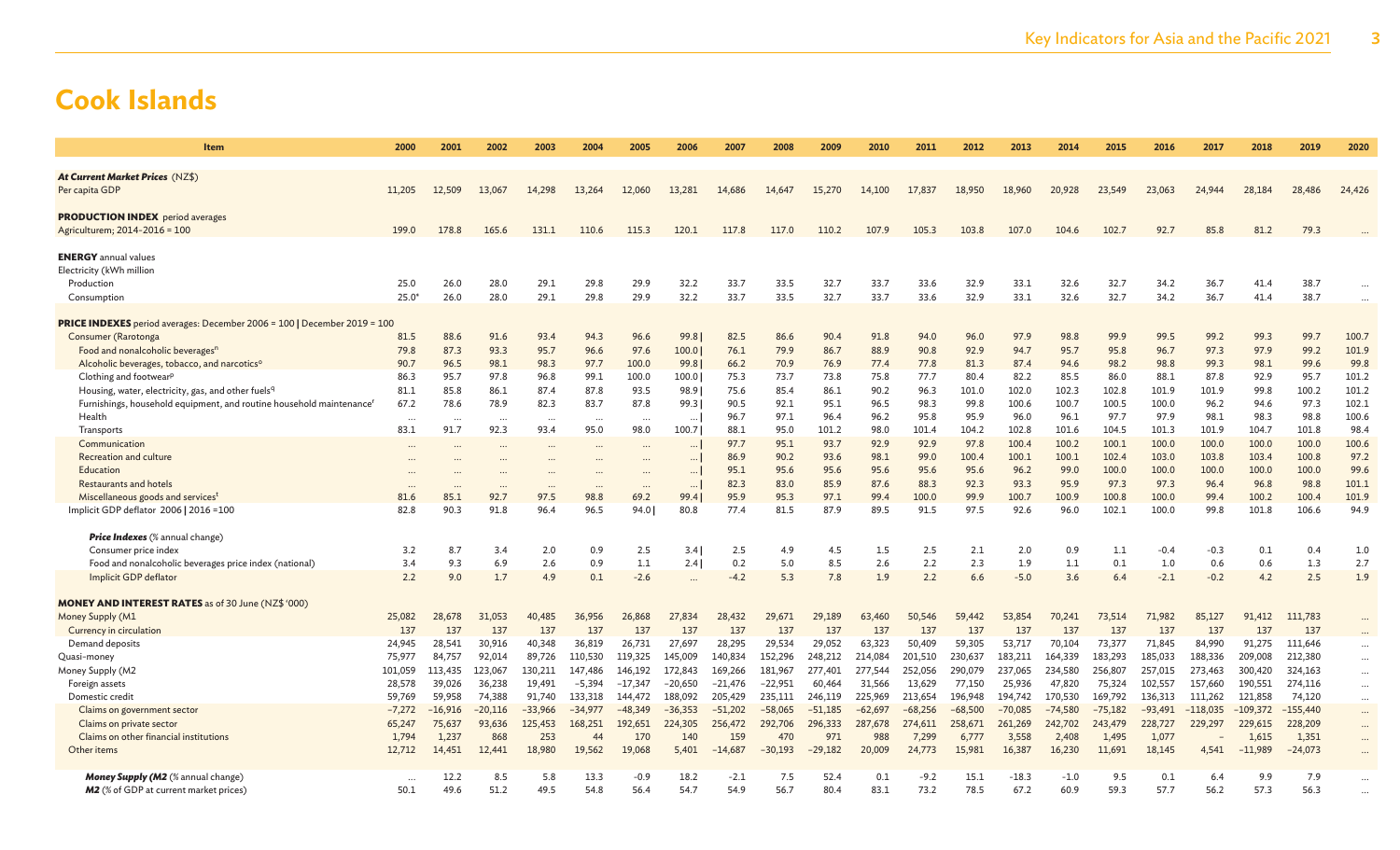| <b>Item</b>                                                                   | 2000    | 2001    | 2002    | 2003    | 2004    | 2005    | 2006    | 2007    | 2008    | 2009      | 2010    | 2011      | 2012    | 2013      | 2014      | 2015      | 2016    | 2017           | 2018      | 2019          | 2020      |
|-------------------------------------------------------------------------------|---------|---------|---------|---------|---------|---------|---------|---------|---------|-----------|---------|-----------|---------|-----------|-----------|-----------|---------|----------------|-----------|---------------|-----------|
|                                                                               |         |         |         |         |         |         |         |         |         |           |         |           |         |           |           |           |         |                |           |               |           |
| <b>Deposit Money Banks</b>                                                    |         |         |         |         |         |         |         |         |         |           |         |           |         |           |           |           |         |                |           |               |           |
| Demand deposits                                                               | 24,945  | 28,541  | 30,916  | 40,348  | 36,819  | 26,731  | 27,697  | 28.295  | 29,534  | 29.052    | 63,323  | 50,409    | 59,305  | 53,717    | 70,104    | 73,377    | 71,845  | 84,990         | 91,275    | 111.646       |           |
| Savings deposits                                                              | 18,902  | 23.331  | 23,670  | 25,899  | 25,150  | 34,425  | 36,475  | 35,784  | 39,121  | 65,767    | 36,860  | 36,696    | 39,855  | 43,065    | 39,360    | 42.512    | 42,258  | 45,279         | 53,199    | 59,305        |           |
| Time deposits                                                                 | 40,661  | 44,789  | 45,208  | 43,426  | 58,198  | 52,796  | 75,325  | 67,319  | 67,977  | 133,149   | 121,448 | 104,869   | 129,789 | 73,491    | 65,874    | 76,377    | 73,052  | 79,962         | 96,990    | 88,130        |           |
| Loans and advances                                                            | 288,797 | 288,797 | 288,797 | 288,797 | 288,797 | 288,797 | 288,797 | 288,797 | 288,797 | 288,797   | 288,797 | 288,797   | 288,797 | 288,797   | 288,797   | 288,797   | 288,797 | 288,797        | 272,201   | 281,231       |           |
| <b>GOVERNMENT FINANCE</b> <sup>u</sup> fiscal year ending 30 June (NZ\$ '000) |         |         |         |         |         |         |         |         |         |           |         |           |         |           |           |           |         |                |           |               |           |
| <b>General Government</b>                                                     |         |         |         |         |         |         |         |         |         |           |         |           |         |           |           |           |         |                |           |               |           |
| Revenue                                                                       | 59,470  | 78,112  | 74,377  | 79,248  | 81,379  | 72,950  | 100,770 | 103,226 | 106,561 | 104,618   | 128,139 | 139,805   | 144,114 | 148,975   | 149.576   | 172,106   | 174,373 | 188,512*       | 221,676*  | 232,891*      |           |
| <b>Taxes</b>                                                                  | 44,981  | 55,244  | 60,284  | 60,753  | 60,077  | 46,659  | 67,649  | 69,685  | 77,161  | 79,762    | 90,301  | 90,891    | 87,940  | 98,971    | 97,556    | 101,880   | 116,901 | 126,285*       | 141,510   | 159,931*      | $\cdots$  |
| Taxes on income, profits, and capital gains                                   | 14,633  | 17,471  | 21,557  | 20,179  | 19,400  | 2,100   | 22,600  | 28,000  | 31,808  | 32,386    | 36,834  | 35,915    | 34,872  | 40,013    | 35,189    | 33,799    | 41,030  | 42,297         | 52,291    | $62,452*$     | $\cdots$  |
| Payable by individuals                                                        |         |         |         |         |         |         |         |         |         | 25,604    | 25,128  | 26,361    | 27,249  | 24,295    | 23,408    | 22,059    | 27,639  | $26,143*$      | 30,531    | 37,856*       | $\ddotsc$ |
| Payable by corporations and other enterprises                                 |         |         |         |         |         |         |         |         |         | 6,782     | 11,706  | 9,554     | 7,623   | 15,718    |           |           |         | $\mathbf{R}^*$ |           |               | $\cdots$  |
| Other taxes on income, profits, and capital gains                             |         |         |         |         |         |         |         |         |         |           |         |           |         |           |           |           |         |                |           |               |           |
| Taxes on payroll and workforce                                                |         |         |         |         |         |         |         |         |         |           |         |           |         |           |           |           |         |                |           |               |           |
| Taxes on property                                                             |         |         |         |         |         |         |         |         |         |           |         |           |         |           |           |           |         |                |           |               |           |
|                                                                               | 19,659  | 24,497  | 25,764  | 26,660  | 27,307  | 29,309  | 28,257  | 30,926  | 34,484  | 34,058    |         | 38,021    | 35,439  | 37,492    | 50,368    | 57,672    | 63,558  | 69,653*        | 75,054*   | 82,914*       |           |
| Taxes on goods and services                                                   |         |         |         |         |         | 15,250  | 16,792  |         |         |           | 38,016  |           | 11,391  | 15,459    | 11,999    | 10,409    | 12,313  | 14,335*        | 14,165    | 14,565*       | $\cdots$  |
| Taxes on international trade and transaction                                  | 10,689  | 13,276  | 12,963  | 13,914  | 13,370  |         |         | 10,759  | 10,869  | 9,745     | 10,033  | 11,052    |         |           |           |           |         |                |           |               | $\cdots$  |
| Other taxes                                                                   |         |         |         |         |         |         |         |         |         | 3,573     | 5,418   | 5,903     | 6,238   | 6,007     |           |           |         |                |           |               |           |
| Social contributions                                                          |         |         |         |         |         |         |         |         |         |           |         |           | 9,384   |           | ۰         |           |         |                |           |               | $\cdots$  |
| Grants (revenue)                                                              | 5.097   | 11,954  | 7,359   | 10,000  | 10,040  | 15,751  | 21,714  | 21,271  | 16,899  | 7,153     | 18,820  | 29,687    | 27,051  | 31,116    | 32.013    | 44,449    | 29,902  | 29,834*        | 48,046*   | 33,060        | $\cdots$  |
| Other revenue                                                                 | 9,392   | 10,914  | 6,734   | 8,495   | 11,262  | 10,540  | 11,407  | 12,270  | 12,501  | 17,703    | 19,018  | 19,227    | 19,739  | 18,888    | 20,007    | 25,777    | 27,570  | 32,393*        | 32,120    | 39,900*       | $\cdots$  |
| Expense                                                                       | 57,953  | 69,467  | 77,916  | 76,176  | 79,386  | 77.715  | 82,150  | 82,131  | 87,260  | 100,842   | 113,399 | 123,215   | 125,314 | 125,034   | 127,667   | 149,739   | 154,132 | 141,055*       | 162,855   | 167,340*      |           |
| Compensation of employees                                                     | 23,604  | 23,604  | 29,206  | 30,568  | 31,756  | 31,787  | 33,329  | 39,732  | 37,065  | 47,787    | 47,872  | 49,637    | 50,494  | 51,219    | 48,048    | 49,369    | 51,702  | 47,363*        | 52,032    | 57,249*       |           |
| Use of goods and services                                                     | 23,732  | 36,093  | 37,282  | 34,040  | 36,110  | 33,911  | 35,935  | 29,154  | 36,264  | 30,506    | 42,196  | 49,578    | 42,551  | 42,172    | 39,088    | 54,843    | 60,062  | 46,951*        | 57,485    | 58,087*       |           |
| Consumption of fixed capital                                                  |         |         |         |         |         |         |         |         |         | 4.064     | 4,647   | 4,800     | 4,623   | 4,999     | 5,185     | 9,272     | 8,849   | 10,176*        | 12,663    | 8,487*        |           |
| Interest                                                                      | 3,295   | 1,929   | 3,576   | 2,151   | 1,872   | 1,552   | 1,367   | 853     | 763     | 958       | 831     | 905       | 631     | 967       | 1,441     | 2,168     | 2,571   | $2,221*$       | 2,196     | $2,082*$      |           |
| Subsidies                                                                     | 6,547   | 7,066   | 7,082   | 8,194   | 8,603   | 9,194   | 10,186  | 10,803  | 11,685  | 3.004     | 1,941   | 4,486     | 11,906  | 9,594     | 11.142    | 9,804     | 5,118   | 9,284*         | 11,704    | 13,639*       | $\cdots$  |
| Grants (expense)                                                              |         |         |         |         |         |         |         |         |         |           |         |           |         |           | 180       | 137       | 121     | $123*$         | 241       | $183*$        | $\cdots$  |
| Social benefits                                                               |         |         |         |         |         |         |         |         |         | 11,036    | 12,473  | 12,438    | 12,655  | 13,180    | 15,486    | 16,982    | 17,880  | 18,261*        | 20,008    | 21,423*       | $\cdots$  |
| Other expense                                                                 | 775     | 775     | 770     | 1,223   | 1.045   | 1,271   | 1.333   | 1,589   | 1.483   | 3.487     | 3,439   | 1,371     | 2,454   | 2,903     | 7,097     | 7,157     | 7,829   | $6,676*$       | 6,526'    | $6,190*$      |           |
| Net operating balance                                                         |         |         |         |         |         |         |         |         |         | 3,776     | 14,740  | 16,590    | 18,800  | 23,941    | 21,909    | 22,373    | 20,241  | 47,457         | 58,821    | 65,551*       | $\cdots$  |
| Gross operating balance                                                       |         |         |         |         |         |         |         |         |         | 7,840     | 19,387  | 21,390    | 23,423  | 28,940    | 27,094    | 31,646    | 29,090  | 57,633*        | 71,484    | 74,038*       | $\cdots$  |
| <b>Transactions in Nonfinancial Assets</b>                                    |         |         |         |         |         |         |         |         |         |           |         |           |         |           |           |           |         |                |           |               |           |
| Net/gross investment in nonfinancial assets                                   |         |         |         |         |         |         |         |         |         | 19,401    | 5,197   | $-16,343$ | 6,546   | $-26,213$ | 32,948    | 56,020    | 14,136  | $5,194*$       | $31,712*$ | 34,615*       |           |
| <b>Fixed assets</b>                                                           |         |         |         |         |         |         |         |         |         | 19.216    | 4,387   | $-17,205$ | 5.962   | $-25,462$ | 32.831    | 54,973    | 13,407  | $5.086*$       | 31,942    | 33.551*       |           |
| Inventories                                                                   |         |         |         |         |         |         |         |         |         | -4        | $-232$  | 1,052     | 267     | $-458$    |           |           | 90      | $-1,460*$      | $-230'$   | 1,064*        |           |
| Valuables                                                                     |         |         |         |         |         |         |         |         |         |           |         |           |         |           |           |           |         | $-*$           | _*        | $\rightarrow$ | $\cdots$  |
| Nonproduced assets                                                            |         |         |         |         |         |         |         |         |         | 189       | 1,042   | $-190$    | 317     | $-293$    | 117       | 1,047     | 639     | $1,567*$       |           |               |           |
| Expenditure                                                                   |         |         |         |         |         |         |         |         |         | 120,243   | 118,596 | 106,872   | 131,860 | 98,821    | 160,615   | 205,753   | 168,268 | 146,249*       | 194.567*  | 201,955*      | $\cdots$  |
| Net lending/Net borrowing                                                     |         |         |         |         |         |         |         |         |         | $-15,625$ | 9,543   | 32,933    | 12,254  | 50,154    | $-11,039$ | $-33,647$ | 6,105   | 42,264*        | 27,109    | 30,936        |           |
| Primary balance                                                               |         |         |         |         |         |         |         |         |         |           |         |           |         |           |           |           |         |                |           |               |           |
| <b>Transactions in Financial Assets and Liabilities (Financing)</b>           |         |         |         |         |         |         |         |         |         |           |         |           |         |           |           |           |         |                |           |               |           |
| Net acquisition of financial assets                                           |         |         |         |         |         |         |         |         |         | 6,267     | 18,554  | 31,184    | 25,266  | 46,848    | 2,180     | $-432$    | 19,688  | 28,783*        | 42,175    | 64,970*       |           |
| Domestic                                                                      |         |         |         |         |         |         |         |         |         |           |         |           |         |           | 2,157     | $-458$    | 19,688  | 28,783*        | 42.175    | 64,970*       |           |
| External                                                                      |         |         |         |         |         |         |         |         |         | 6,267     | 18,554  | 31,184    | 25,266  | 46,848    | 23        | 26        |         |                |           | $\ast$        |           |
| Net incurrence of liabilities                                                 |         |         |         |         |         |         |         |         |         | 21,804    | 9,012   | $-1,750$  | 22,487  | $-3,670$  | 13.218    | 33,215    | 13,583  | $-13,481*$     | 27,729    | 34,034*       |           |
| Domestic                                                                      |         |         |         |         |         |         |         |         |         |           |         |           |         |           | 1,437     | 20,226    | 11,090  | $-4,504*$      | 20,681    | 40.444*       |           |
| External                                                                      |         |         |         |         |         |         |         |         |         | 21,804    | 9,012   | $-1,750$  | 22,487  | $-3,670$  | 11,781    | 12,989    | 2,493   | $-8,976*$      | 7,048     | $-6,410*$     |           |
|                                                                               |         |         |         |         |         |         |         |         |         |           |         |           |         |           |           |           |         |                |           |               |           |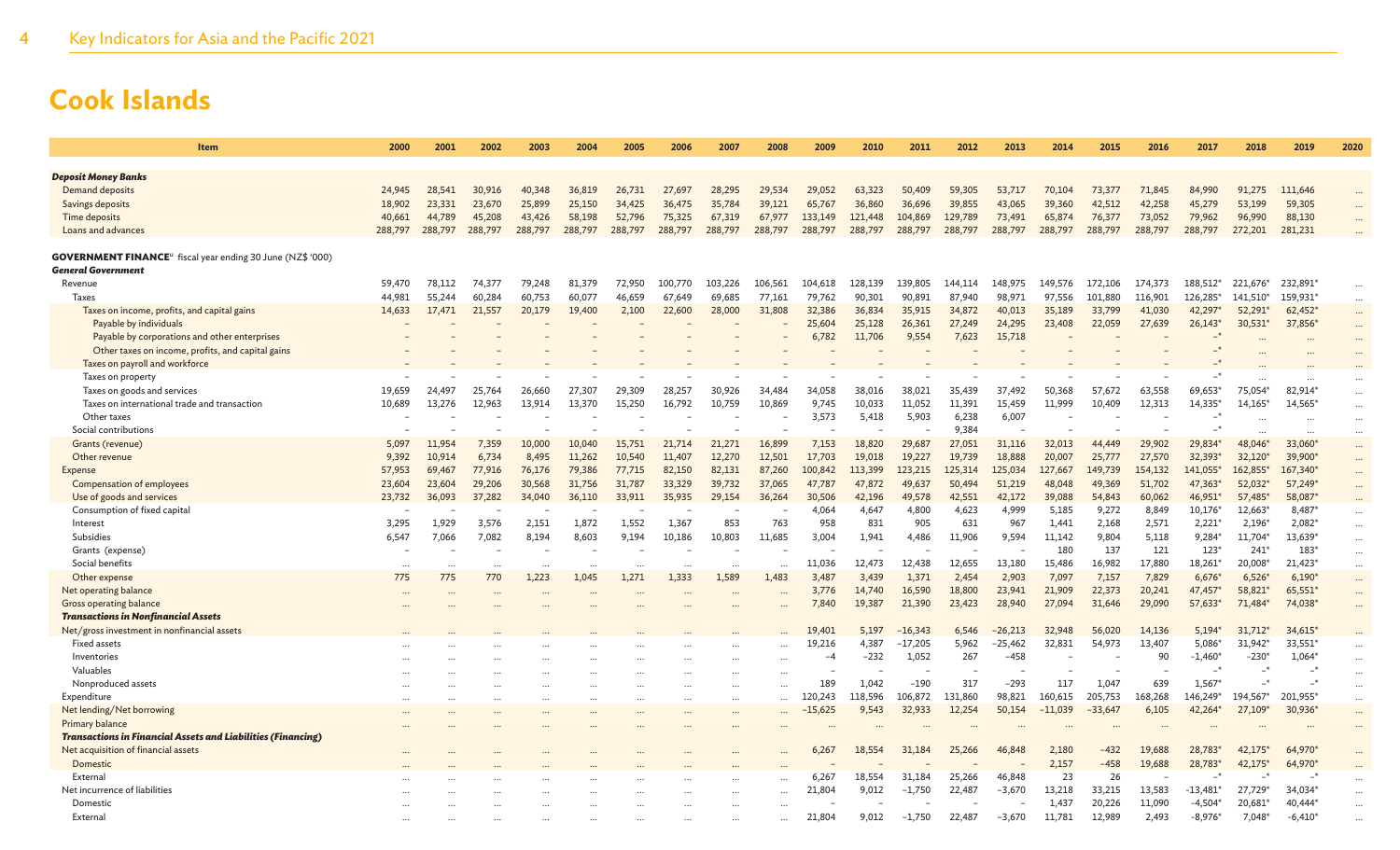| <b>Item</b>                                                              | 2000      | 2001      | 2002      | 2003       | 2004       | 2005       | 2006       | 2007       | 2008       | 2009       | 2010       | 2011       | 2012       | 2013       | 2014       | 2015       | 2016       | 2017             | 2018             | 2019             | 2020                     |
|--------------------------------------------------------------------------|-----------|-----------|-----------|------------|------------|------------|------------|------------|------------|------------|------------|------------|------------|------------|------------|------------|------------|------------------|------------------|------------------|--------------------------|
|                                                                          |           |           |           |            |            |            |            |            |            |            |            |            |            |            |            |            |            |                  |                  |                  |                          |
| <b>Government Finance</b> (% of GDP at current market prices)<br>Revenue | 29.5      | 34.1      | 30.9      | 30.1       | 30.2       | 28.1       | 31.9       | 33.5       | 33.2       | 30.3       | 38.3       | 40.6       | 39.0       | 42.2       | 38.8       | 39.7       | 39.2       | $38.8*$          | $42.3*$          | $39.2*$          |                          |
| Taxes                                                                    | 22.3      | 24.1      | 25.1      | 23.1       | 22.3       | 18.0       | 21.4       | 22.6       | 24.1       | 23.1       | 27.0       | 26.4       | 23.8       | 28.1       | 25.3       | 23.5       | 26.3       | $26.0*$          | $27.0*$          | $27.8*$          |                          |
| Taxes payable by individuals                                             | $\cdots$  |           |           |            |            |            | $\cdots$   |            |            | 7.4        | 7.5        | 7.7        | 7.4        | 6.9        | 6.1        | 5.1        | 6.2        | $5.4*$           | $5.8*$           | $6.6*$           |                          |
| Taxes payable by corporations and other enterprises                      |           |           |           |            |            |            |            |            |            | 2.0        | 3.5        | 2.8        | 2.1        | 4.5        |            | $\ddotsc$  |            |                  |                  |                  |                          |
| Expenditure                                                              |           |           |           |            |            |            |            |            |            | 34.8       | 35.5       | 31.0       | 35.7       | 28.0       | 41.7       | 47.5       | 37.8       | $30.1*$          | $37.1*$          | $35.1*$          |                          |
| Net lending/Net borrowing                                                |           |           |           |            |            |            |            |            |            | -4.5       | 2.9        | 9.6        | 0.8        | 14.2       | $-2.9$     | $-7.8$     | 1.4        | $8.7^{\circ}$    | $5.2*$           | $5.4*$           |                          |
| Primary balance                                                          |           |           |           |            |            |            |            |            |            |            |            | $\ddotsc$  |            |            |            |            |            |                  |                  |                  |                          |
| <b>Expenditure by Function</b>                                           |           |           |           |            |            |            |            |            |            |            |            |            |            |            |            |            |            |                  |                  |                  |                          |
| Total expenditure                                                        |           |           |           |            |            |            |            |            |            | 100,842    | 113,401    | 123,214    | 125,405    | 125,033    | 160,618    | 205,970    | 168,269    | 146,249          | 207,293*         | 201,955*         |                          |
| General public services                                                  |           |           |           |            |            |            |            |            | $\ddotsc$  | 27,953     | 33,000     | 42,588     | 34,224     | 33,824     | 31,355     | 35,380     | 35,025     | 39,261           | $51,422*$        | 53,593*          |                          |
| Defense                                                                  |           |           |           |            |            |            |            |            |            | 1,105      | 3,486      | 938        | 662        | 288        | 3          | 8,597      | 292        |                  | $18*$            | $\cdots$         | $\cdots$                 |
| Public order and safety                                                  |           |           |           |            |            |            |            |            | $\cdots$   | 7,607      | 7,107      | 7,108      | 7,110      | 6,757      | 3,425      | 6,314      | 10,569     | 5,787            | $6,238*$         | 8,548*           | $\cdots$                 |
| Economic affairs                                                         |           |           |           |            |            |            |            |            |            | 20,756     | 24,263     | 29,215     | 40,204     | 38,589     | 69,929     | 94,809     | 59,190     | 46,030           | 72,050*          | 42,879*          |                          |
| Environmental protection                                                 |           |           |           |            |            |            |            |            | $\ddotsc$  | 1,770      | 2,050      | 2,522      | 1,189      | 2,573      | 5,392      | 6,244      | 9,245      | 7,752            | $9,274*$         | $9,352*$         |                          |
| Housing and community amenities                                          |           |           |           |            |            |            |            |            | $\cdots$   |            |            |            |            | 143        | 4,251      | 6,584      | 2,849      | 3,880            | 14,183*          | 28,309*          | $\cdots$                 |
| Health                                                                   |           |           |           |            |            |            |            |            | $\cdots$   | 12.291     | 13,144     | 12,627     | 12,999     | 12,827     | 13,297     | 13,010     | 13,299     | 11,063'          | 13,252*          | 16,246*          | $\cdots$                 |
| Recreation, culture, and religion                                        | $\cdots$  |           |           |            |            |            |            | $\cdots$   | $\cdots$   | 4,132      | 3,925      | 1,308      | 1,700      | 1,346      | 1,732      | 1,734      | 2,049      | 1,597            | 1,989*           | 2,834*           | $\cdots$                 |
| Education                                                                |           |           |           |            |            |            |            |            |            | 13,487     | 13,380     | 13,987     | 13,875     | 14,816     | 14,905     | 15,216     | 17,217     | 12,984*          | 19,532*          | 18,370*          |                          |
| Social protection                                                        |           |           |           |            |            |            |            |            |            | 11,741     | 13,046     | 12,921     | 13,442     | 13,870     | 16,329     | 18,082     | 18,534     | 17,895*          | 19,335*          | 21,825*          | $\cdots$                 |
|                                                                          |           |           |           |            |            |            |            |            |            |            |            |            |            |            |            |            |            |                  |                  |                  |                          |
| <b>Expenditure by Function</b> (% of GDP at current market prices)       |           |           |           |            |            |            |            |            |            |            |            |            |            |            |            |            |            |                  |                  |                  |                          |
| Education                                                                |           |           |           |            |            |            |            |            |            | 3.9        | 4.0        | 4.1        | 3.8        | 4.2        | 3.9        | 3.5        | 3.9        | $2.7*$           | $3.7*$           | $3.2*$           |                          |
| Health                                                                   |           |           |           |            |            |            |            |            |            | 3.6<br>3.4 | 3.9<br>3.9 | 3.7<br>3.8 | 3.5<br>3.6 | 3.6<br>3.9 | 3.5<br>4.2 | 3.0<br>4.2 | 3.0<br>4.2 | $2.3*$<br>$3.7*$ | $2.5*$<br>$3.7*$ | $2.8*$<br>$3.8*$ |                          |
| Social security and welfare                                              |           |           |           |            |            |            |            |            |            |            |            |            |            |            |            |            |            |                  |                  |                  |                          |
| <b>EXTERNAL TRADE</b> calendar year (NZ\$ '000)                          |           |           |           |            |            |            |            |            |            |            |            |            |            |            |            |            |            |                  |                  |                  |                          |
| Exports, fob                                                             | 19,967    | 16,132    | 10,928    | 14,588     | 10,771     | 7,417      | 5,420      | 7,052      | 5,895      | 4,396      | 7,163      | 3,956      | 6,552      | 12,984     | 21,276     | 20,162     | 19,606     | 28,599           | 25,209           | 26,628           | 29,967                   |
| Imports, cif                                                             | 111,703   | 111,616   | 101,673   | 121,021    | 114,378    | 115,255    | 153,576    | 144,519    | 149,784    | 130,505    | 125,778    | 138,783    | 137,925    | 141,515    | 145,662    | 157,176    | 168,656    | 189,999          | 194,936          | 206,916          | 161,032                  |
| Trade balance                                                            | $-91,736$ | $-95,484$ | $-90,745$ | $-106,433$ | $-103,607$ | $-107,838$ | $-148,156$ | $-137,467$ | $-143,889$ | $-126,109$ | $-118,615$ | $-134,827$ | $-131,373$ | $-128,531$ | $-124,386$ | $-137,014$ | $-149,050$ | $-161,400$       | $-169,727$       | $-180,288$       | $-131,065$               |
| <b>External Trade</b> (% annual change)                                  |           |           |           |            |            |            |            |            |            |            |            |            |            |            |            |            |            |                  |                  |                  |                          |
| Exports                                                                  | 196.3     | $-19.2$   | $-32.3$   | 33.5       | $-26.2$    | $-31.1$    | $-26.9$    | 30.1       | $-16.4$    | $-25.4$    | 62.9       | $-44.8$    | 65.6       | 98.2       | 63.9       | $-5.2$     | $-2.8$     | 45.9             | $-11.9$          | 5.6              | 12.5                     |
| Imports                                                                  | 42.0      | $-0.1$    | $-8.9$    | 19.0       | $-5.5$     | 0.8        | 33.2       | $-5.9$     | 3.6        | $-12.9$    | $-3.6$     | 10.3       | $-0.6$     | 2.6        | 2.9        | 7.9        | 7.3        | 12.7             | 2.6              | 6.1              | $-22.2$                  |
|                                                                          |           |           |           |            |            |            |            |            |            |            |            |            |            |            |            |            |            |                  |                  |                  |                          |
| Direction of Trade calendar year (NZ\$ '000)                             |           |           |           |            |            |            |            |            |            |            |            |            |            |            |            |            |            |                  |                  |                  |                          |
| Exports, total                                                           | 19.967    | 16,132    | 10,928    | 14,588     | 10,771     | 7,417      | 5,420      | 7,052      | 5,895      | 4,396      | 7,163      | 3,956      | 6,552      | 12,984     | 21,276     | 20,162     | 19,606     | 28,599           | 25,209           | 26,628           | 29,967                   |
| 1. Japan                                                                 | 5,315     | 6,057     | 4,822     | 4,722      | 4,204      | 2,285      | 1,882      | 2,172      | 2,856      | 2,164      | 3,557      | 2,325      | 4,264      | 5,015      | 11,653     | 10,100     | 9,591      | 7,071            | 9,298            | 6,865            | 16,029                   |
| 2. China, People's Republic of                                           |           |           |           | 258        | 1,637      | 2,512      | 1,031      | 2,177      | 1,505      | 995        | 1,017      | 580        | 1,384      | 4,711      | 4,709      | 4,134      | 2,128      | 9,301            | 6,929            | 5,525            | 3,697                    |
| 3. New Zealand                                                           | 5,018     | 1,411     | 1,519     | 3,062      | 2,037      | 954        | 1,588      | 1,083      | 738        | 290        | 277        | 172        | 154        | 274        | 246        | 854        | 574        | 7,787            | 4,846            | 7,910            | 4,124                    |
| 4. Hong Kong, China                                                      | 287       | 1,072     |           |            | 175        | 188        | 3          |            |            | 32         | 5          | 39         | 27         |            | 5          |            |            |                  |                  | 2,215            | $\overline{\phantom{m}}$ |
| 5. Australia                                                             | 6,770     | 4,698     | 2,413     | 1,010      | 284        | 523        | 443        | 261        | 140        | 130        | 793        | 61         | 54         | 394        | 585        | 1,542      | 390        | 104              | 556              | 27               | 12                       |
| 6. United States <sup>v</sup>                                            | 1,561     | 2,152     | 1,166     | 4,304      | 518        | 237        | 121        | 608        | 117        | 108        | 145        | 239        | 107        | 146        | 80         | 107        | 75         | 21               | 57               | 34               | 80                       |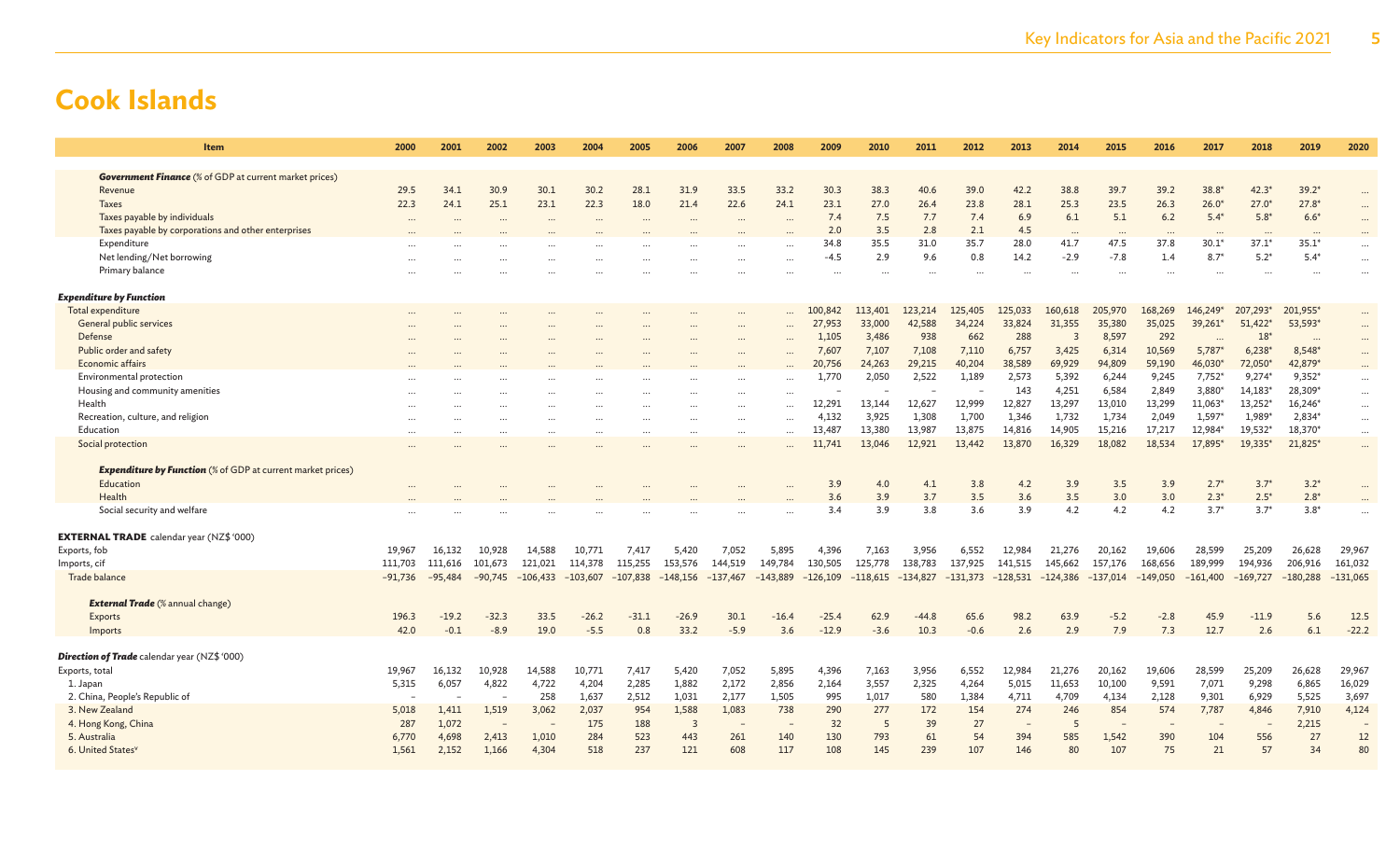| Item                                                           | 2000      | 2001     | 2002     | 2003                 | 2004      | 2005     | 2006     | 2007      | 2008      | 2009      | 2010     | 2011     | 2012      | 2013     | 2014     | 2015            | 2016            | 2017            | 2018                       | 2019             | 2020      |
|----------------------------------------------------------------|-----------|----------|----------|----------------------|-----------|----------|----------|-----------|-----------|-----------|----------|----------|-----------|----------|----------|-----------------|-----------------|-----------------|----------------------------|------------------|-----------|
|                                                                |           |          |          |                      |           |          |          |           |           |           |          |          |           |          |          |                 |                 |                 |                            |                  |           |
| Imports, total                                                 | 111,703   | 111,616  | 101,673  | 121,021              | 114,378   | 115,255  | 153,576  | 144,519   | 149,784   | 130,505   | 125,778  | 138,783  | 137,925   | 141,515  | 145,662  | 157,176         | 168,656         | 189,999         | 194,936                    | 206,916          | 161,032   |
| 1. New Zealand                                                 | 67,666    | 83,527   | 80,519   | 94,665               | 93,037    | 90,987   | 107,376  | 101,884   | 111,469   | 97,456    | 96,105   | 106,701  | 95,500    | 99,328   | 93,562   | 96,572          | 113,201         | 125,568         | 125,546                    | 135,886          | 118,736   |
| 2. Fiji                                                        | 20,657    | 12,453   | 6,515    | 5,873                | 7,671     | 8,137    | 26,893   | 20,296    | 15,074    | 11,867    | 11,783   | 13,123   | 879       | 3,302    | 6,589    | 8,140           | 17,796          | 24,345          | 25,497                     | 28,525           | 11,924    |
| 3. Australia                                                   | 6,675     | 6,804    | 7,044    | 7,954                | 4,758     | 6,843    | 8,098    | 8,220     | 8,861     | 10,090    | 6,967    | 7,336    | 7,095     | 9,262    | 3,757    | 3,975           | 9,656           | 11,372          | 10,722                     | 12,030           | 10,187    |
| 4. United States <sup>w</sup>                                  | 9,558     | 1,547    | 1,653    | 2,956                | 2,420     | 1,170    | 1,302    | 1,999     | 3,550     | 2,685     | 3,471    | 2,912    | 2,756     | 4,318    | 8,081    | 9,563           | 7,377           | 8,484           | 9,807                      | 10,687           | 5,032     |
| 5. Japan                                                       | 2,144     | 1,382    | 1,399    | 3.444                | 1,863     | 2,208    | 2,552    | 2,516     | 1,709     | 1,131     | 658      | 985      | 1,120     | 1,503    | 2,033    | 4,383           | 2,720           | 4,916           | 5,710                      | 4.745            | 3,243     |
| 6. Italy                                                       | 175       | 51       | 45       | 103                  | 66        | 39       | 88       | 105       | 157       | 163       | 16       | 55       | 41        | 58       | 131      | 183             |                 | 78              | 331                        | 208              | 143       |
| <b>BALANCE OF PAYMENTS</b> <sup>x</sup> (\$ million)           |           |          |          |                      |           |          |          |           |           |           |          |          |           |          |          |                 |                 |                 |                            |                  |           |
| Current account                                                | $\cdots$  | $\ddots$ | $\cdots$ | $\cdots$             | $\cdots$  | $\cdots$ | $\cdots$ | $\cdots$  | $\cdots$  | $\cdots$  | 37.4     | $-22.6$  | $-16.5$   | $-3.1$   | 58.0     | 88.9            | 112.8           | 124.0           | 118.1                      | 190.1            | $\cdots$  |
| Balance on goods                                               |           |          |          |                      |           |          |          | .         | $\ddotsc$ |           | $-60.7$  | $-111.2$ | $-120.4$  | $-111.5$ | $-116.1$ | $-130.9$        | $-139.1$        | $-160.0$        | $-158.1$                   | $-175.0$         | $\cdots$  |
| Exports                                                        |           |          |          | $\ddot{\phantom{a}}$ |           |          |          | $\cdots$  | $\ddotsc$ | $\ddotsc$ | 16.7     | 16.6     | 15.7      | 16.6     | 15.6     | 17.1            | 14.2            | 14.6            | 20.5                       | 18.3             | $\cdots$  |
| Imports                                                        |           |          |          |                      |           |          |          |           |           |           | 77.4     | 127.8    | 136.1     | 128.1    | 131.7    | 148.1           | 153.4           | 174.6           | 178.6                      | 193.3            |           |
| <b>Balance on services</b>                                     |           |          |          |                      |           |          |          |           |           |           | 99.7     | 95.1     | 110.0     | 111.7    | 166.5    | 188.7           | 219.4           | 253.7           | 259.7                      | 339.4            | $\cdots$  |
| Credit                                                         |           |          |          |                      |           |          |          |           |           |           | 131.7    | 171.6    | 181.4     | 192.5    | 250.9    | 275.9           | 319.4           | 355.4           | 368.9                      | 451.6            |           |
| Debit                                                          |           |          |          |                      |           |          |          |           |           |           | 32.0     | 76.6     | 71.4      | 80.7     | 84.4     | 87.2            | 100.0           | 101.7           | 109.2                      | 112.2            | $\ldots$  |
| Balance on primary income                                      |           |          |          | $\ddotsc$            |           |          |          |           |           | $\ddotsc$ | $-9.0$   | $-22.7$  | $-27.0$   | $-23.9$  | $-23.0$  | $-7.8$          | $-5.9$          | $-14.3$         | $-29.4$                    | $-18.2$          | $\cdots$  |
| Credit                                                         |           |          |          |                      |           |          |          |           |           |           | 12.6     | 10.0     | 10.4      | 15.4     | 13.2     | 22.1            | 31.2            | 31.6            | 27.3                       | 35.3             | $\cdots$  |
| Debit                                                          |           |          |          |                      |           |          |          |           |           |           | 21.6     | 32.7     | 37.4      | 39.4     | 36.2     | 29.9            | 37.1            | 45.9            | 56.7                       | 53.5             | $\cdots$  |
| Balance on secondary income                                    | $\cdots$  |          |          | $\ddotsc$            |           |          |          | .         | $\ddotsc$ | $\ddotsc$ | 7.3      | 16.2     | 20.9      | 20.6     | 30.6     | 38.9            | 38.4            | 44.7            | 45.8                       | 43.9             | $\cdots$  |
| Credit                                                         |           |          |          |                      |           |          |          |           |           |           | 11.5     | 27.0     | 29.2      | 31.3     | 41.8     | 53.4            | 54.0            | 59.1            | 61.2                       | 52.9             | $\cdots$  |
| Debit                                                          |           |          |          |                      |           |          |          |           |           |           | 4.2      | 10.8     | 8.3       | 10.7     | 11.2     | 14.5            | 15.6            | 14.4            | 15.4                       | 9.0              |           |
| Capital account                                                |           |          |          |                      |           |          |          |           |           |           |          | 5.8      | 8.0       | 8.3      | 11.6     | 16.2            | 2.2             | 3.1             | 17.8                       | 13.7             |           |
| Credit                                                         |           |          |          |                      |           |          |          |           |           |           |          | 5.8      | 8.0       | 8.3      | 11.6     | 16.2            | 2.2             | 3.1             | 17.8                       | 13.7             |           |
| Debit                                                          |           |          |          |                      |           |          |          |           |           |           |          |          |           |          |          |                 |                 |                 |                            |                  |           |
| <b>Financial account</b>                                       |           |          |          |                      |           |          |          |           |           |           |          |          |           |          |          |                 |                 |                 |                            |                  |           |
| Direct investment                                              |           |          |          |                      |           |          |          |           |           |           |          |          |           |          |          |                 |                 |                 |                            |                  |           |
| Portfolio investment                                           |           |          |          |                      |           |          |          |           |           |           |          |          |           |          |          |                 |                 |                 |                            |                  |           |
| Financial derivatives                                          |           |          |          |                      |           |          |          |           |           |           |          |          |           |          |          |                 |                 |                 |                            |                  | $\cdots$  |
| Other investment                                               |           |          |          | $\cdots$             | $\cdots$  |          |          |           |           |           | $\cdots$ |          |           |          |          | $\cdots$        |                 |                 |                            |                  | $\cdots$  |
| Net errors and omissions                                       | $\ddotsc$ |          |          | $\cdots$             | $\ddotsc$ |          |          | $\ddotsc$ |           |           | $\cdots$ |          | $\ddotsc$ |          |          | $\ddotsc$<br>94 | <br>62          | $\cdots$<br>58  | $\ddot{\phantom{a}}$<br>76 | <br>94           | $\ddots$  |
| Overall balance                                                |           |          |          |                      |           |          |          |           |           |           |          |          |           |          |          |                 |                 |                 |                            |                  |           |
| Reserves and related items                                     |           |          |          |                      |           |          |          |           |           |           |          |          |           |          |          |                 |                 |                 |                            |                  |           |
| International investment position                              |           |          |          |                      |           |          |          |           |           |           |          |          |           |          |          | $\cdots$<br>32  | $\ddotsc$<br>85 | $\cdots$<br>153 | $\ddotsc$<br>176           | $\ddotsc$<br>291 |           |
|                                                                |           |          |          |                      |           |          |          |           |           |           |          |          |           |          |          |                 |                 |                 |                            |                  |           |
| <b>Balance of Payments</b> (% of GDP at current market prices) |           |          |          |                      |           |          |          |           |           |           |          |          |           |          |          |                 |                 |                 |                            |                  |           |
| Exports                                                        |           |          |          |                      |           |          |          |           |           |           | 6.9      | 6.1      | 5.2       | 5.7      | 4.9      | 5.7             | 4.6             | 4.2             | 5.7                        | 4.8              | $\cdots$  |
| Imports                                                        |           |          |          |                      |           |          |          |           |           | $\cdots$  | 32.1     | 47.0     | 45.5      | 44.3     | 41.2     | 49.0            | 49.5            | 50.5            | 49.3                       | 51.0             | $\cdots$  |
| Balance on goods                                               |           |          |          | $\ddotsc$            | $\ddotsc$ | $\cdots$ |          | $\ddotsc$ | $\ddotsc$ |           | $-25.2$  | $-40.9$  | $-40.2$   | $-38.6$  | $-36.4$  | $-43.3$         | $-44.9$         | $-46.3$         | $-43.6$                    | $-46.2$          | $\ddotsc$ |
| Current account balance                                        |           |          |          | $\ddotsc$            |           |          |          | $\ddotsc$ | $\cdots$  | $\ddotsc$ | 15.5     | $-8.3$   | $-5.5$    | $-1.1$   | 18.2     | 29.4            | 36.4            | 35.9            | 32.6                       | 50.1             | $\cdots$  |
| Overall balance                                                |           |          |          |                      |           |          |          |           |           |           |          |          |           |          |          |                 |                 |                 |                            |                  |           |
| <b>EXCHANGE RATES (NZ\$-\$)</b>                                |           |          |          |                      |           |          |          |           |           |           |          |          |           |          |          |                 |                 |                 |                            |                  |           |
| End of period                                                  | 2.27      | 2.41     | 1.90     | 1.54                 | 1.39      | 1.47     | 1.42     | 1.29      | 1.73      | 1.39      | 1.30     | 1.30     | 1.22      | 1.22     | 1.28     | 1.46            | 1.44            | 1.41            | 1.49                       | 1.48             | 1.38      |
| Average of period                                              | 2.20      | 2.38     | 2.16     | 1.72                 | 1.51      | 1.42     | 1.54     | 1.36      | 1.42      | 1.60      | 1.39     | 1.27     | 1.23      | 1.22     | 1.21     | 1.43            | 1.44            | 1.41            | 1.45                       | 1.52             | 1.54      |
|                                                                |           |          |          |                      |           |          |          |           |           |           |          |          |           |          |          |                 |                 |                 |                            |                  |           |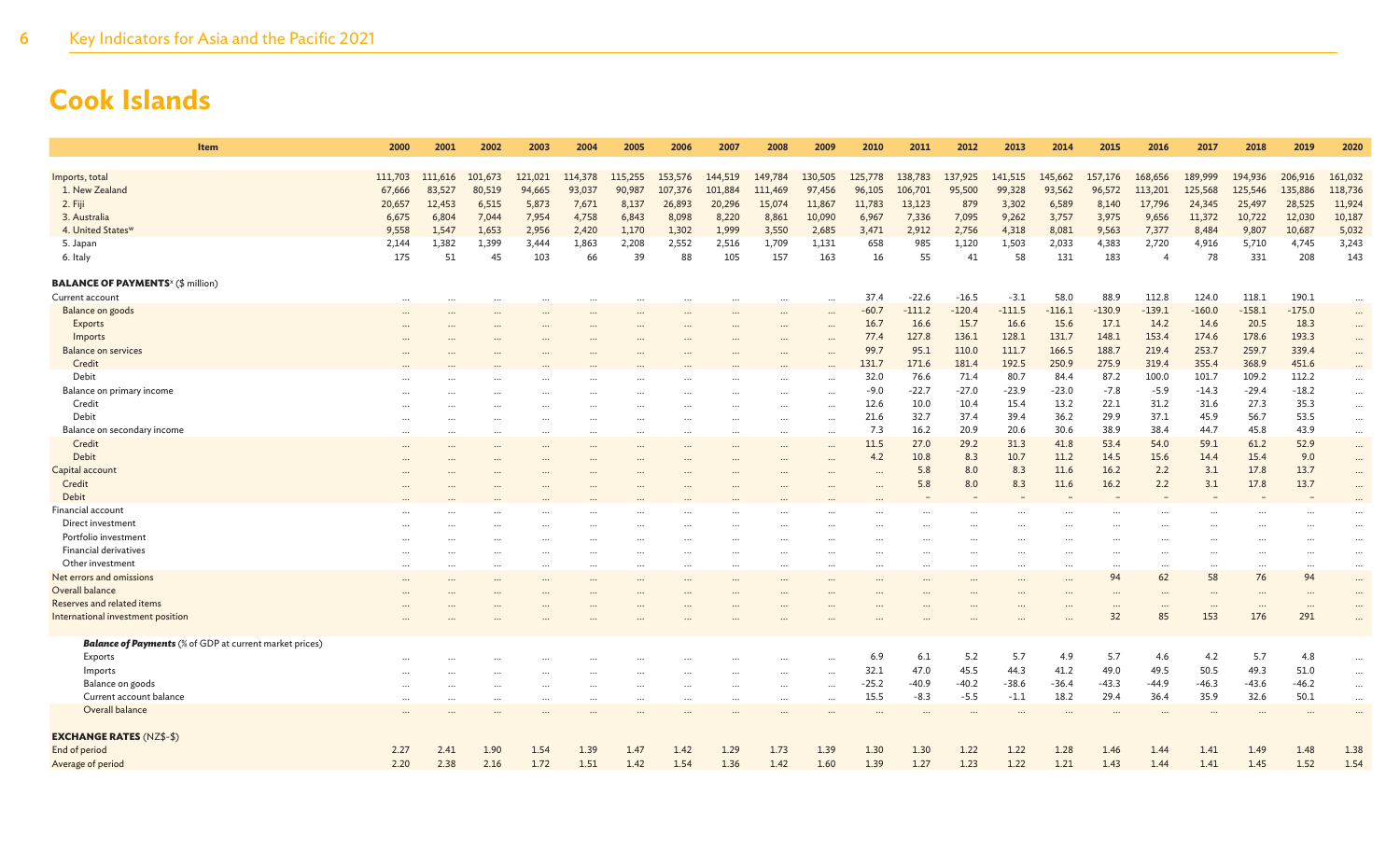| Item                                                            | 2000                     | 2001  | 2002  | 2003     | 2004  | 2005  | 2006  | 2007  | 2008  | 2009  | 2010  | 2011  | 2012  | 2013  | 2014  | 2015  | 2016  | 2017  | 2018  | 2019                     | 2020     |
|-----------------------------------------------------------------|--------------------------|-------|-------|----------|-------|-------|-------|-------|-------|-------|-------|-------|-------|-------|-------|-------|-------|-------|-------|--------------------------|----------|
|                                                                 |                          |       |       |          |       |       |       |       |       |       |       |       |       |       |       |       |       |       |       |                          |          |
| <b>EXTERNAL INDEBTEDNESSy</b> as of end of 30 June (\$ million) |                          |       |       |          |       |       |       |       |       |       |       |       |       |       |       |       |       |       |       |                          |          |
| Total debt outstanding and disbursed                            | 59                       | 55    | 52    | 59       | 68    | 68    | 36    | 32    | 36    | 37    | 99    | 87    | 87    | 73    | 83    | 75    | 73    | 72    | 70    | 71                       |          |
| Long-term debt                                                  | 59                       | 55    | 52    | 59       | 68    | 68    | 36    | 32    | 36    | 37    | 99    | 87    | 87    | 73    | 83    | 75    | 73    | 72    | 70    | 71                       | $\cdots$ |
| Short-term debt                                                 | $\overline{\phantom{0}}$ |       |       |          |       |       |       |       |       |       |       |       |       |       |       |       |       |       | $-$   | $\cdots$                 | $\cdots$ |
| Use of IMF credit                                               | $\cdots$                 |       |       | $\cdots$ |       |       |       |       |       |       |       |       |       |       |       |       |       |       |       |                          |          |
|                                                                 |                          |       |       |          |       |       |       |       |       |       |       |       |       |       |       |       |       |       |       |                          |          |
| External debt (% of GDP)                                        | 64.3                     | 57.0  | 46.6  | 38.3     | 38.3  | 37.4  | 17.3  | 14.2  | 16.1  | 17.2  | 41.0  | 32.0  | 28.9  | 25.3  | 26.0  | 25.0  | 23.5  | 20.9  | 18.8  | 12.3                     |          |
| Total long-term debt (% of total debt)                          | 100.0                    | 100.0 | 100.0 | 100.0    | 100.0 | 100.0 | 100.0 | 100.0 | 100.0 | 100.0 | 100.0 | 100.0 | 100.0 | 100.0 | 100.0 | 100.0 | 100.0 | 100.0 | 100.0 | 100.0                    | $\cdots$ |
| Short term debt (% of total debt)                               | $\overline{\phantom{a}}$ |       |       |          |       |       |       |       |       |       |       |       |       |       |       |       |       |       |       | $\overline{\phantom{a}}$ | $\cdots$ |
| Debt service <sup>z</sup> (% of exports of goods and services)  | 21.7                     | 24.5  | 49.4  | 40.0     | 43.7  | 70.3  | 88.9  | 41.8  | 52.0  | 72.8  | 57.9  | 88.1  | 58.7  | 34.0  | 26.8  | 26.9  | 23.9  | 29.4  | 30.3  | $\cdots$                 |          |
|                                                                 |                          |       |       |          |       |       |       |       |       |       |       |       |       |       |       |       |       |       |       |                          |          |
| Debt service transactions during the year (\$ million)          |                          |       |       |          |       |       |       |       |       |       |       |       |       |       |       |       |       |       |       |                          |          |
| Principal repayments on long-term debt                          |                          |       |       |          |       |       |       |       |       |       |       |       |       |       |       |       |       |       |       |                          | $\cdots$ |
| Interest on long-term debt                                      |                          |       |       |          |       |       |       |       |       |       |       |       |       |       |       |       |       |       |       |                          |          |
| Interest on short-term debt                                     |                          |       |       |          |       |       |       |       |       |       |       |       |       |       |       |       |       |       |       |                          | $\cdots$ |

... = data not available; | = marks break in series; - = magnitude equals zero; 0 = magnitude is less than half of unit employed; \* = provisional, preliminary, estimate, budget figure; \$ = United States dollars; NZ\$ = New cif = cost, insurance, and freight; fob = free on board; GDP = gross domestic product; GNI = gross national income; IMF = International Monetary Fund; km<sup>2</sup> = square kilometer; kWh = kilowatt-hour.

a For 2001, 2006, 2011, and 2016, data are based on census data. For all other years, data are based on estimates of vital events of births and deaths plus net migration.

- b Covers all wage and salary earners from all islands.
- c For 2016, sectoral breakdown may not add up to total employment.
- d Includes accommodation and food service activities.
- e Includes information and communication.
- f For 2000–2005, taxes on products are distributed among the GDP components. For 2006 onward, taxes on products are measured separately from GDP components.
- g For 2000-2005, includes information and communication.
- h Refers to ownership of dwellings.
- i For 2019, data derived based on Cook Islands Statistics Office data.
- For 2000–2005, includes information and communication.
- k Includes restaurants and bars.
- l Includes travel agents, and travel operators.
- m Refers to gross agricultural production index.
- n Refers to fruits and vegetables; meat, poultry, and fish; cereal products; soft drink and sweets; farm products, fats, and oils; other food; and prepared food.
- o Refers to tobacco and alcoholic beverages.
- p Refers to clothing, clothing materials, and footwear.
- q Refers to rent and mortgages, house insurance, and house maintenance.
- r Refers to fuel and lighting, household appliances, furniture, home furnishings, cleaning supplies, household supplies, and household services.
- s Refers to internal travel, overseas travel, motor vehicles, motor fuel and oil, and motor vehicle expenses.
- t Refers to other goods and services.
- u Follows the IMF's Government Finance Statistics Manual 2014.
- v Includes Hawaii.
- w Excludes Hawaii.
- x Follows the IMF's Balance of Payments Manual (sixth edition).
- y Figures were originally expressed in New Zealand dollars and were converted to United States dollars by applying the average exchange rate for the period. The significant decrease in the 2006 level was due to the settlem of the Italian loan held by Servizi Assicurativi del Commercio Estero (ex Express Cook Islands Agents Limited guarantee liability), offset in part by adverse exchange rate movements over the first 6 months of 2006.
- z Refers to debt service as a percentage of total exports as reflected under Direction of Trade.